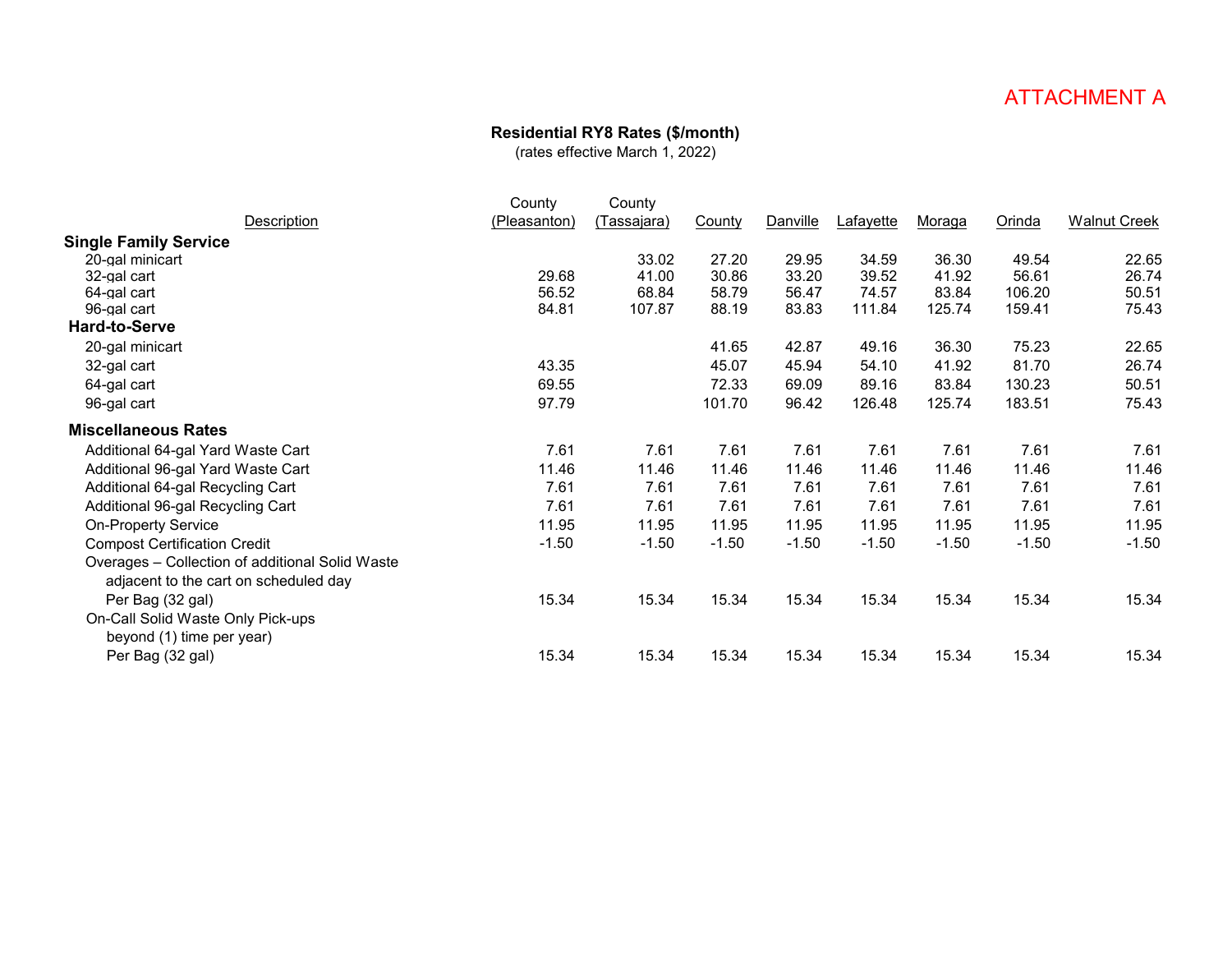### **Residential RY8 Rates (\$/month)**

(rates effective March 1, 2022)

| Description                                                                                                                                                                                                                                                                      | County<br>(Pleasanton) | County<br><u>Tassajara)</u> | County | Danville | Lafayette | <u>Moraga</u> | Orinda | <b>Walnut Creek</b> |
|----------------------------------------------------------------------------------------------------------------------------------------------------------------------------------------------------------------------------------------------------------------------------------|------------------------|-----------------------------|--------|----------|-----------|---------------|--------|---------------------|
| <b>Miscellaneous Rates</b><br>Extra pick-up on non-scheduled day and<br>"go-back" on scheduled day - Per Cart<br>Example: On regularly scheduled collection, the cart is<br>Blocked / not accessible<br>· Not out for scheduled exchange<br>· Unserviceable due to contamination | 40.92                  | 40.92                       | 40.92  | 40.92    | 40.92     | 40.92         | 40.92  | 40.92               |
| Container Exchange - Per Cart (beyond 1x/year*)                                                                                                                                                                                                                                  | 51.15                  | 51.15                       | 51.15  | 51.15    | 51.15     | 51.15         | 51.15  | 51.15               |
| On-Call Recyclables or Organics Pick-ups<br>Per Bag / Bundle (beyond 4x/year**)                                                                                                                                                                                                  | 15.34                  | 15.34                       | 15.34  | 15.34    | 15.34     | 15.34         | 15.34  | 15.34               |
| On-Call E-Waste Materials Pick-ups***<br>Per Pick-Up<br>Account Restart - Per Occurrence:                                                                                                                                                                                        | 51.15                  | 51.15                       | 51.15  | 51.15    | 51.15     | 51.15         | 51.15  | 51.15               |
| Re-Drop Fee: If cart removed and<br>re-delivered                                                                                                                                                                                                                                 | 51.15                  | 51.15                       | 51.15  | 51.15    | 51.15     | 51.15         | 51.15  | 51.15               |
| · Admin Fee: If cart not physically removed<br>from service location                                                                                                                                                                                                             | 15.34                  | 15.34                       | 15.34  | 15.34    | 15.34     | 15.34         | 15.34  | 15.34               |
|                                                                                                                                                                                                                                                                                  |                        |                             |        |          |           |               |        |                     |

\* One cart size exchange per Rate Year at no charge

\*\* Four on call pick-ups per Rate Year at no charge

\*\*\* Also available to Multi-Family subscribers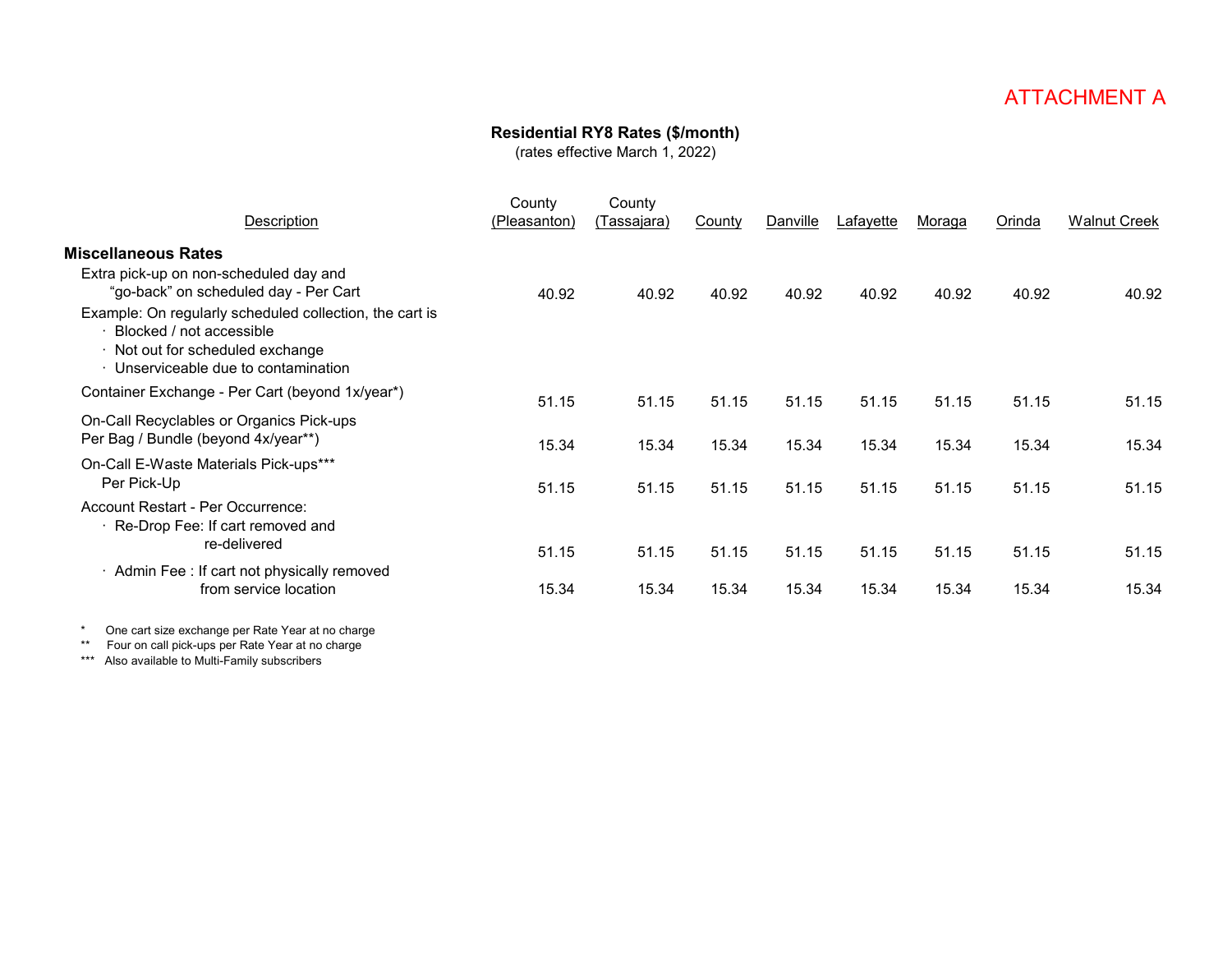#### **Commercial RY8 Rates (\$/month)**

| Container           | <b>Frequency</b> | County   | Danville | Lafayette | Moraga   | Orinda   | $\underline{\mathsf{W}\mathsf{C}}$ |
|---------------------|------------------|----------|----------|-----------|----------|----------|------------------------------------|
| <b>Cart Service</b> |                  |          |          |           |          |          |                                    |
| 32-gal cart         | 1/week           | 29.27    | 29.11    | 41.33     | 39.69    | 63.14    | 34.95                              |
| 32-gal cart         | 2/week           | 58.56    | 58.19    | 82.63     | 79.34    | 126.25   | 69.89                              |
| 32-gal cart         | 3/week           | 87.83    | 87.33    | 123.96    | 119.01   | 189.33   | 104.82                             |
| 32-gal cart         | 4/week           | 117.09   | 116.44   | 165.27    | 158.63   | 252.45   | 139.75                             |
| 32-gal cart         | 5/week           | 146.38   | 145.52   | 206.57    | 198.31   | 315.58   | 174.70                             |
| 64-gal cart         | 1/week           | 58.56    | 58.19    | 79.20     | 79.34    | 126.25   | 69.89                              |
| 64-gal cart         | 2/week           | 117.09   | 116.44   | 158.41    | 158.63   | 252.45   | 139.75                             |
| 64-gal cart         | 3/week           | 175.66   | 174.64   | 237.62    | 237.99   | 378.73   | 209.63                             |
| 96-gal cart         | 1/week           | 87.83    | 87.33    | 115.40    | 119.01   | 189.33   | 104.82                             |
| 96-gal cart         | 2/week           | 175.66   | 174.64   | 230.76    | 237.99   | 378.73   | 209.63                             |
| 96-gal cart         | 3/week           | 263.50   | 261.93   | 346.17    | 356.98   | 568.04   | 314.44                             |
| 96-gal cart         | 4/week           | 351.29   | 349.25   | 461.53    | 475.96   | 757.35   | 419.25                             |
| 96-gal cart         | 5/week           | 439.16   | 436.53   | 576.93    | 594.94   | 946.73   | 572.15                             |
| 96-gal cart         | 6/week           | 526.98   | 523.98   | 692.37    | 714.10   | 1,136.04 | 686.59                             |
| <b>Bin Service</b>  |                  |          |          |           |          |          |                                    |
| 1 Yard              | 1/week           | 185.64   | 187.68   | 247.19    | 243.09   | 329.36   | 131.01                             |
| 1 Yard              | 2/week           | 371.33   | 375.33   | 494.38    | 486.18   | 658.77   | 262.05                             |
| 1 Yard              | 3/week           | 556.94   | 563.01   | 741.55    | 729.29   | 988.14   | 429.12                             |
| 1 Yard              | 4/week           | 742.61   | 750.70   | 988.73    | 972.35   | 1,317.49 | 572.15                             |
| 1 Yard              | 5/week           | 928.26   | 938.38   | 1,235.91  | 1,215.48 | 1,646.86 | 715.21                             |
| 1 Yard              | 6/week           | 1,113.92 | 1,126.02 | 1,483.13  | 1,458.56 | 1,976.28 | 858.23                             |
| 2 Yard              | 1/week           | 371.33   | 375.33   | 482.65    | 486.18   | 658.77   | 262.05                             |
| 2 Yard              | 2/week           | 742.61   | 750.70   | 965.31    | 972.35   | 1,317.49 | 572.15                             |
| 2 Yard              | 3/week           | 1,113.92 | 1,126.02 | 1,447.97  | 1,458.56 | 1,976.28 | 858.23                             |
| 2 Yard              | 4/week           | 1,485.21 | 1,501.37 | 1,930.61  | 1,944.77 | 2,635.01 | 1,144.29                           |
| 2 Yard              | 5/week           | 1,856.53 | 1,876.69 | 2,413.28  | 2,430.92 | 3,293.76 | 1,430.39                           |
| 2 Yard              | 6/week           | 2,227.82 | 2,252.09 | 2,895.94  | 2,917.13 | 3,952.54 | 1,716.46                           |
| 3 Yard              | 1/week           | 556.94   | 563.01   | 713.16    | 729.29   | 988.14   | 429.12                             |
| 3 Yard              | 2/week           | 1,113.92 | 1,126.02 | 1,426.32  | 1,458.56 | 1,976.28 | 858.23                             |
| 3 Yard              | 3/week           | 1,670.86 | 1,689.05 | 2,139.49  | 2,187.87 | 2,964.41 | 1,287.33                           |
| 3 Yard              | 4/week           | 2,227.82 | 2,252.09 | 2,852.65  | 2,917.13 | 3,952.54 | 1,716.46                           |
| 3 Yard              | 5/week           | 2,784.79 | 2,815.08 | 3,565.82  | 3,646.42 | 4,940.68 | 2,145.57                           |
| 3 Yard              | 6/week           | 3,341.75 | 3,378.10 | 4,278.96  | 4,375.70 | 5,928.81 | 2,574.68                           |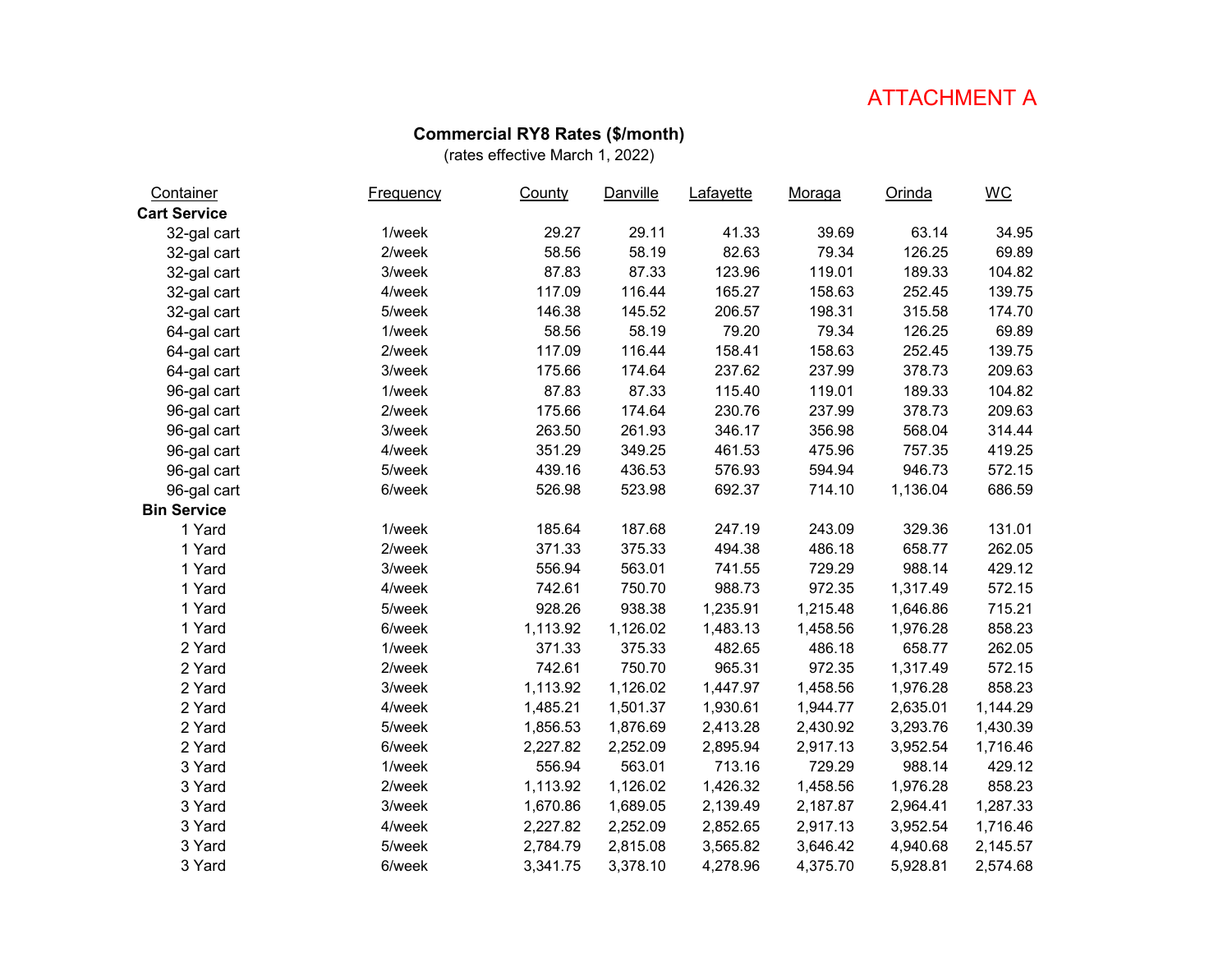#### **Commercial RY8 Rates (\$/month)**

| Container              | <b>Frequency</b> | County   | <b>Danville</b> | Lafayette | Moraga    | Orinda    | $\underline{\mathsf{W}}\underline{\mathsf{C}}$ |
|------------------------|------------------|----------|-----------------|-----------|-----------|-----------|------------------------------------------------|
| 4 Yard                 | 1/week           | 742.61   | 750.70          | 950.88    | 972.35    | 1,317.49  | 572.15                                         |
| 4 Yard                 | 2/week           | 1,485.21 | 1,501.37        | 1,901.75  | 1,944.77  | 2,635.01  | 1,144.29                                       |
| 4 Yard                 | 3/week           | 2,227.82 | 2,252.09        | 2,852.65  | 2,917.13  | 3,952.54  | 1,716.46                                       |
| 4 Yard                 | 4/week           | 2,970.44 | 3,002.77        | 3,803.54  | 3,889.50  | 5,270.05  | 2,288.60                                       |
| 4 Yard                 | 5/week           | 3,713.03 | 3,753.45        | 4,754.44  | 4,861.89  | 6,587.58  | 2,860.75                                       |
| 4 Yard                 | 6/week           | 4,455.69 | 4,504.11        | 5,705.33  | 5,834.24  | 7,905.03  | 3,432.88                                       |
| 5 Yard                 | 1/week           | 928.26   | 938.37          | 1,188.60  | 1,215.47  | 1,646.86  | 715.20                                         |
| 5 Yard                 | 2/week           | 1,856.53 | 1,876.69        | 2,377.19  | 2,430.92  | 3,293.76  | 1,430.39                                       |
| 5 Yard                 | 3/week           | 2,784.79 | 2,815.08        | 3,565.82  | 3,646.42  | 4,940.68  | 2,145.57                                       |
| 5 Yard                 | 6/week           | 5,569.58 | 5,630.16        | 7,131.64  | 7,292.84  | 9,881.28  | 4,291.13                                       |
| 6 Yard                 | 1/week           | 1,113.92 | 1,126.02        | 1,396.58  | 1,458.56  | 1,976.28  | 858.23                                         |
| 6 Yard                 | 2/week           | 2,227.82 | 2,252.09        | 2,793.17  | 2,917.13  | 3,952.54  | 1,716.46                                       |
| 6 Yard                 | 3/week           | 3,341.75 | 3,378.10        | 4,189.76  | 4,375.70  | 5,928.81  | 2,574.68                                       |
| 6 Yard                 | 4/week           | 4,455.69 | 4,504.11        | 5,586.36  | 5,834.24  | 7,905.03  | 3,432.88                                       |
| 6 Yard                 | 5/week           | 5,569.58 | 5,630.16        | 6,982.94  | 7,292.84  | 9,881.28  | 4,291.13                                       |
| 6 Yard                 | 6/week           | 6,683.48 | 6,756.21        | 8,379.51  | 8,751.39  | 11,857.57 | 5,149.40                                       |
| 8 Yard                 | 1/week           | 1,485.21 | 1,501.37        | 1,862.13  | 1,944.77  | 2,635.01  | 1,144.29                                       |
| 8 Yard                 | 2/week           | 2,970.44 | 3,002.77        | 3,724.23  | 3,889.50  | 5,270.05  | 2,288.60                                       |
| 8 Yard                 | 3/week           | 4,455.69 | 4,504.11        | 5,586.36  | 5,834.24  | 7,905.03  | 3,432.88                                       |
| 8 Yard                 | 4/week           | 5,940.90 | 6,005.52        | 7,448.45  | 7,778.97  | 10,540.05 | 4,577.23                                       |
| 8 Yard                 | 5/week           | 7,426.09 | 7,506.85        | 9,310.57  | 9,723.76  | 13,175.11 | 5,721.50                                       |
| 8 Yard                 | 6/week           | 8,911.33 | 9,008.25        | 11,172.69 | 11,668.51 | 15,810.11 | 6,865.82                                       |
| 10 Yard                | 1/week           | 1,856.53 | 1,876.69        | 2,320.88  | 2,430.92  | 3,293.76  | 1,430.39                                       |
| <b>Compactor Rates</b> |                  |          |                 |           |           |           |                                                |
| 1.5 Yd Compactor       | Per Lift         | 128.53   | 139.02          | 176.57    | 171.48    | 212.72    | 86.42                                          |
| 1.5 Yd Monthly Fee     | 1/week           | 556.93   | 602.34          | 765.05    | 743.04    | 921.70    | 374.49                                         |
| 1.5 Yd Monthly Fee     | 2/week           | 1,113.88 | 1,204.67        | 1,530.11  | 1,486.16  | 1,843.38  | 817.65                                         |
| 1.5 Yd Monthly Fee     | 3/week           | 1,669.78 | 1,807.36        | 2,293.52  | 2,227.80  | 2,763.20  | 1,226.49                                       |
| 1.5 Yd Monthly Fee     | 4/week           | 2,226.34 | 2,409.80        | 3,058.07  | 2,970.35  | 3,684.25  | 1,635.33                                       |
| 1.5 Yd Monthly Fee     | 5/week           | 2,784.69 | 3,011.67        | 3,825.29  | 3,715.42  | 4,608.43  | 2,044.15                                       |
| 1.5 Yd Monthly Fee     | 6/week           | 3,341.63 | 3,614.02        | 4,590.35  | 4,458.50  | 5,530.12  | 2,452.99                                       |
| 2 Yd Compactor         | Per Lift         | 171.36   | 185.36          | 235.41    | 228.68    | 283.61    | 115.21                                         |
| 3 Yd Compactor         | Per Lift         | 257.03   | 278.06          | 347.85    | 342.98    | 425.45    | 188.67                                         |
| 4 Yd Compactor         | Per Lift         | 342.73   | 370.73          | 463.81    | 457.33    | 567.27    | 251.59                                         |
| 6 Yd Compactor         | Per Lift         | 336.03   | 556.10          | 597.51    | 685.98    | 850.86    | 377.38                                         |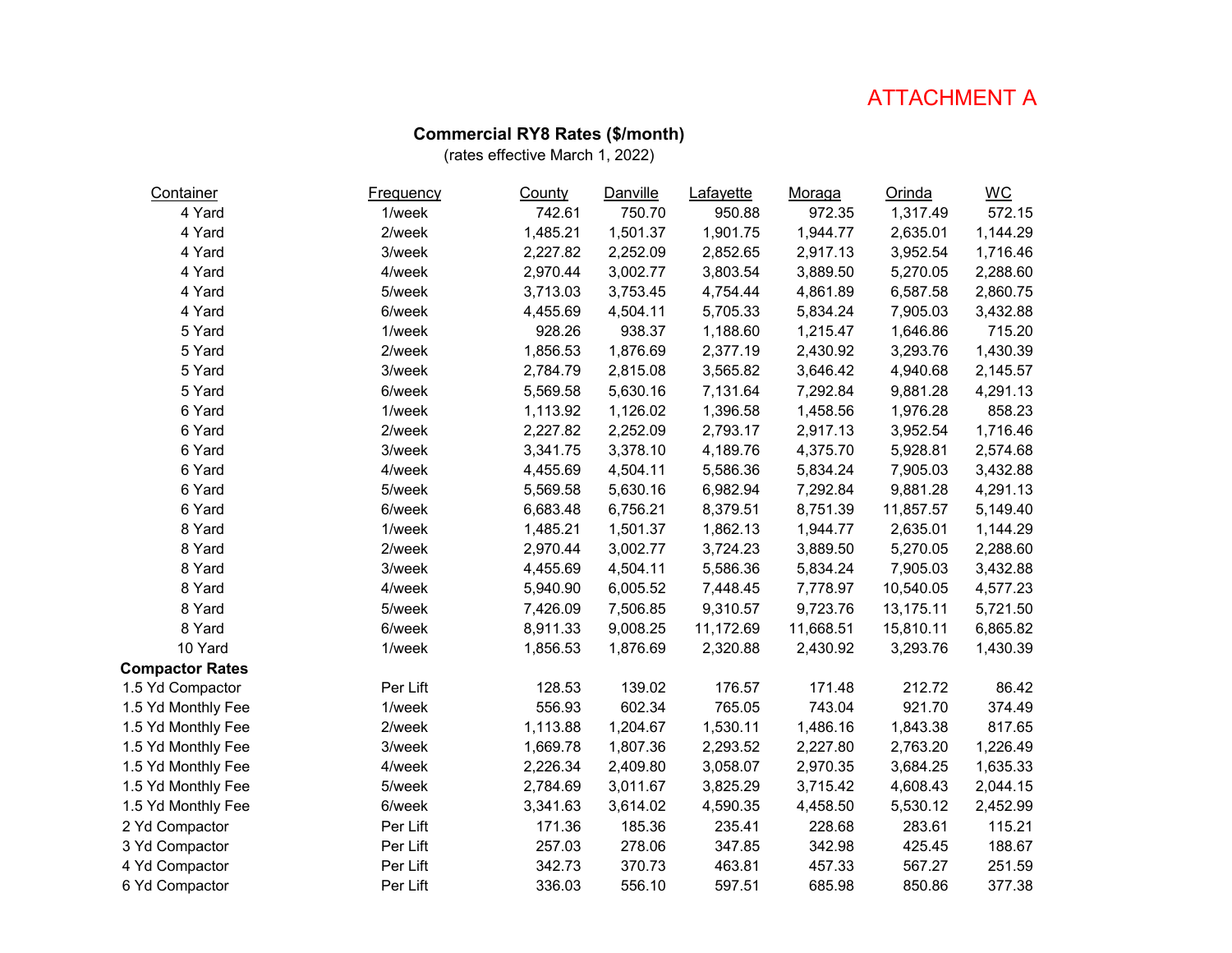### **Commercial RY8 Rates (\$/month)**

(rates effective March 1, 2022)

| Container                                                   | <b>Frequency</b>                                                                                                          | County                          | Danville | Lafayette                                             | Moraga                                      | Orinda | <b>WC</b> |  |  |
|-------------------------------------------------------------|---------------------------------------------------------------------------------------------------------------------------|---------------------------------|----------|-------------------------------------------------------|---------------------------------------------|--------|-----------|--|--|
| <b>Miscellaneous Rates</b><br><b>Special Event Rates</b>    | Per Event                                                                                                                 |                                 |          |                                                       | Commercial Rate - Varies by Member Agency * |        |           |  |  |
| Extra Pick-Up:<br>(On-Call periodic additional              |                                                                                                                           |                                 |          |                                                       |                                             |        |           |  |  |
| service Solid Waste,                                        | Per Bin                                                                                                                   |                                 |          | Commercial Monthly Solid Waste Rate divided by 4.33 * |                                             |        |           |  |  |
| Recyclables, or Food Waste)                                 | Per Cart                                                                                                                  | 40.92                           | 40.92    | 40.92                                                 | 40.92                                       | 40.92  | 40.92     |  |  |
| Overages:                                                   |                                                                                                                           |                                 |          |                                                       |                                             |        |           |  |  |
| <b>Collection of Material in Excess</b><br>of Bin/Cart Size | Commercial Monthly Solid Waste One Time a Week Rate<br>Bin Overage - Per Yard<br>divided by 4.33 times # of yards extra * |                                 |          |                                                       |                                             |        |           |  |  |
|                                                             | Cart Overages -<br>Per Bag (32 gal)                                                                                       | 15.34                           | 15.34    | 15.34                                                 | 15.34                                       | 15.34  | 15.34     |  |  |
| <b>Additional Container Exchange</b>                        | Per Cart<br>(beyond 1x/year***)                                                                                           | 51.15                           | 51.15    | 51.15                                                 | 51.15                                       | 51.15  | 51.15     |  |  |
|                                                             | Per Bin<br>(beyond 1x/year***)                                                                                            | 153.44                          | 153.44   | 153.44                                                | 153.44                                      | 153.44 | 153.44    |  |  |
| Purchase and Delivery of<br>Replacement Lock                | Per Occurrence                                                                                                            | 25.57                           | 25.57    | 25.57                                                 | 25.57                                       | 25.57  | 25.57     |  |  |
| <b>Container Replacement</b>                                | Per Occurrence                                                                                                            | Market Rate of Missing Bin/Cart |          |                                                       |                                             |        |           |  |  |
| (Missing / Stolen / Destroyed -<br>due to fire)             | (beyond 1x/year***)                                                                                                       |                                 |          |                                                       |                                             |        |           |  |  |

\* See Attachment A for applicable RY8 rate

\*\* Courtesy - one time no charge

\*\*\* One cart/bin size exchange per Rate Year at no charge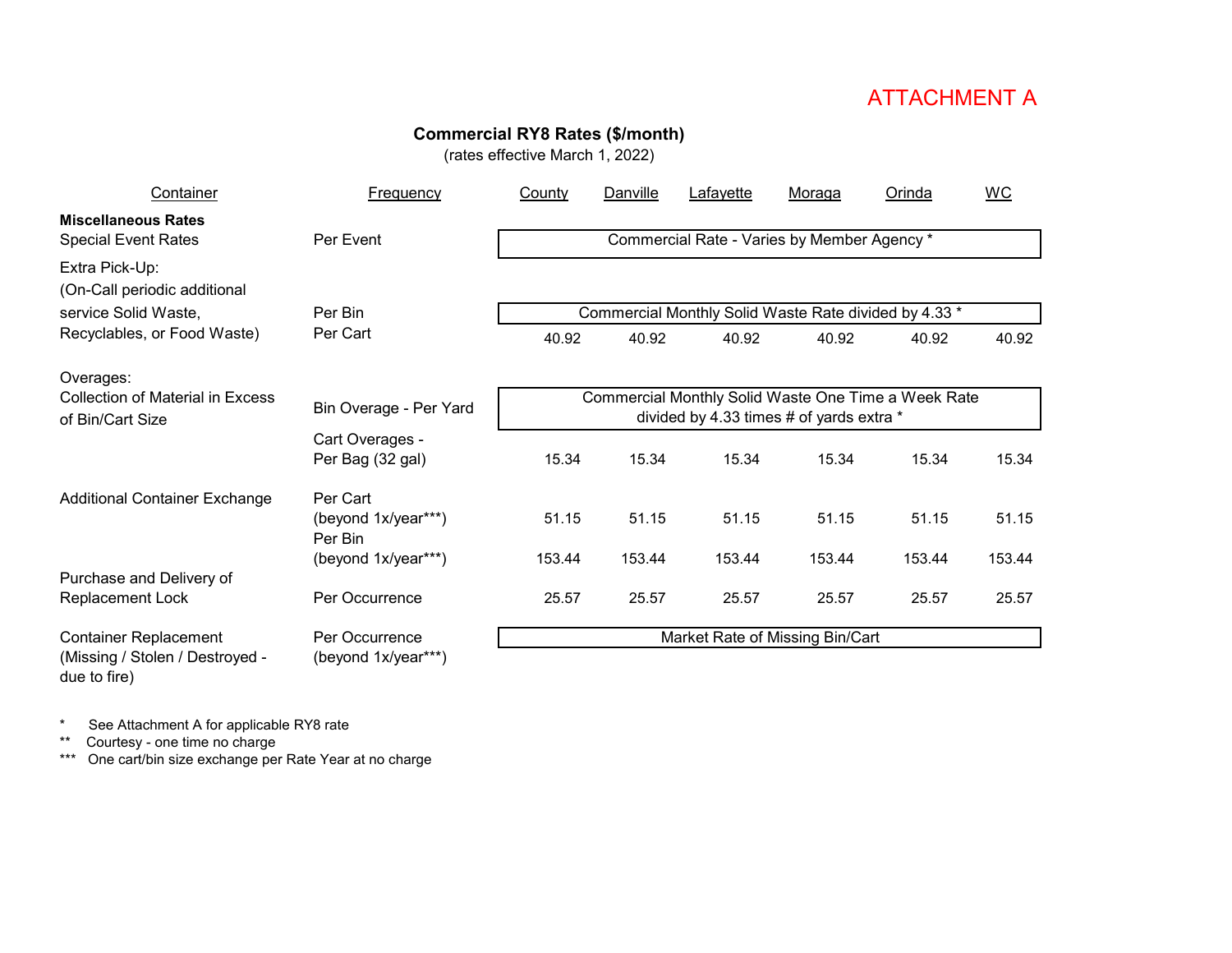### **Multi-family RY8 Rates (\$/month)**

| Container           | <b>Frequency</b> | County   | Danville | <b>Lafayette</b> | <u>Moraga</u> | Orinda   | <b>Walnut Creek</b> |
|---------------------|------------------|----------|----------|------------------|---------------|----------|---------------------|
| <b>Cart Service</b> |                  |          |          |                  |               |          |                     |
| 32-gal cart         | 1/week           | 28.05    | 31.84    | 38.55            | 39.21         | 52.15    | 26.21               |
| 32-gal cart         | 2/week           | 56.02    | 63.65    | 77.09            | 78.41         | 104.24   | 52.42               |
| 32-gal cart         | 3/week           | 84.07    | 95.50    | 115.63           | 117.62        | 156.41   | 78.61               |
| 32-gal cart         | 5/week           | 140.12   | 159.16   | 192.74           | 195.99        | 260.70   | 131.01              |
| 64-gal cart         | 1/week           | 56.02    | 63.65    | 77.09            | 78.41         | 104.24   | 52.42               |
| 64-gal cart         | 2/week           | 112.11   | 127.34   | 154.19           | 156.79        | 208.58   | 104.81              |
| 64-gal cart         | 3/week           | 168.15   | 190.97   | 231.29           | 235.20        | 312.81   | 157.21              |
| 96-gal cart         | 1/week           | 84.07    | 95.50    | 115.63           | 117.62        | 156.41   | 78.61               |
| 96-gal cart         | 2/week           | 168.15   | 190.97   | 231.29           | 235.20        | 312.81   | 157.21              |
| 96-gal cart         | 3/week           | 252.21   | 286.46   | 346.91           | 352.79        | 469.26   | 235.85              |
| 96-gal cart         | 4/week           | 336.24   | 381.93   | 462.55           | 470.40        | 625.67   | 314.44              |
| 96-gal cart         | 5/week           | 420.33   | 477.41   | 578.18           | 587.98        | 782.05   | 393.06              |
| <b>Bin Service</b>  |                  |          |          |                  |               |          |                     |
| 1 Yard              | 1/week           | 191.06   | 205.22   | 227.98           | 239.15        | 273.40   | 106.99              |
| 1 Yard              | 2/week           | 382.12   | 410.49   | 455.97           | 478.28        | 546.88   | 214.01              |
| 1 Yard              | 3/week           | 573.19   | 615.71   | 683.93           | 717.38        | 820.27   | 321.02              |
| 1 Yard              | 4/week           | 764.26   | 820.97   | 911.91           | 956.55        | 1,093.67 | 428.02              |
| 1 Yard              | 5/week           | 955.36   | 1,026.18 | 1,139.90         | 1,195.67      | 1,367.12 | 535.03              |
| 1 Yard              | 6/week           | 1,146.41 | 1,231.43 | 1,367.90         | 1,434.83      | 1,640.54 | 642.03              |
| 2 Yard              | 1/week           | 382.12   | 410.49   | 455.97           | 478.28        | 546.88   | 214.01              |
| 2 Yard              | 2/week           | 764.26   | 820.97   | 911.91           | 956.55        | 1,093.67 | 428.02              |
| 2 Yard              | 3/week           | 1,146.41 | 1,231.43 | 1,367.90         | 1,434.83      | 1,640.54 | 642.03              |
| 2 Yard              | 4/week           | 1,528.51 | 1,641.89 | 1,823.82         | 1,913.08      | 2,187.38 | 856.07              |
| 2 Yard              | 5/week           | 1,910.67 | 2,052.38 | 2,279.80         | 2,391.35      | 2,734.20 | 1,070.07            |
| 2 Yard              | 6/week           | 2,292.78 | 2,462.85 | 2,735.77         | 2,869.62      | 3,281.04 | 1,284.09            |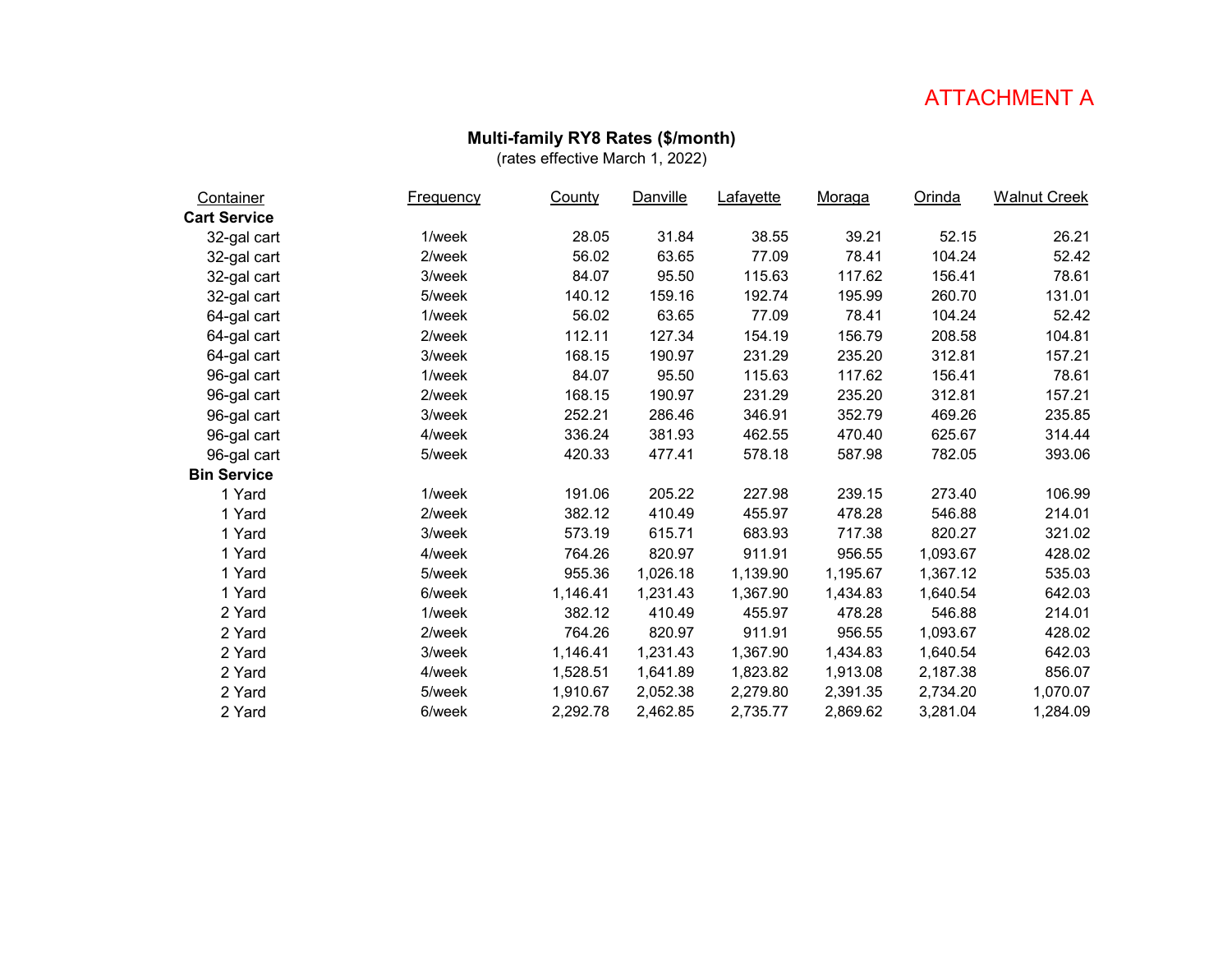#### **Multi-family RY8 Rates (\$/month)**

| Container              | <b>Frequency</b> | County   | Danville | Lafayette | Moraga    | Orinda    | <b>Walnut Creek</b> |
|------------------------|------------------|----------|----------|-----------|-----------|-----------|---------------------|
| 3 Yard                 | 1/week           | 573.19   | 615.71   | 683.93    | 717.38    | 820.27    | 321.02              |
| 3 Yard                 | 2/week           | 1,146.41 | 1,231.43 | 1,367.90  | 1,434.83  | 1,640.54  | 642.03              |
| 3 Yard                 | 3/week           | 1,719.59 | 1,847.15 | 2,051.82  | 2,152.18  | 2,460.80  | 963.07              |
| 3 Yard                 | 4/week           | 2,292.78 | 2,462.85 | 2,735.77  | 2,869.62  | 3,281.04  | 1,284.09            |
| 3 Yard                 | 5/week           | 2,866.02 | 3,078.55 | 3,419.69  | 3,587.04  | 4,101.33  | 1,605.12            |
| 3 Yard                 | 6/week           | 3,439.23 | 3,694.27 | 4,103.62  | 4,304.41  | 4,921.59  | 1,926.11            |
| 4 Yard                 | 1/week           | 764.26   | 820.97   | 911.91    | 956.55    | 1,093.67  | 428.02              |
| 4 Yard                 | 2/week           | 1,528.51 | 1,641.89 | 1,823.82  | 1,913.08  | 2,187.38  | 856.07              |
| 4 Yard                 | 3/week           | 2,292.78 | 2,462.85 | 2,735.77  | 2,869.62  | 3,281.04  | 1,284.09            |
| 4 Yard                 | 4/week           | 3,057.08 | 3,283.77 | 3,647.67  | 3,826.16  | 4,374.71  | 1,712.13            |
| 4 Yard                 | 5/week           | 3,821.34 | 4,104.76 | 4,559.58  | 4,782.69  | 5,468.40  | 2,140.16            |
| 4 Yard                 | 6/week           | 4,585.61 | 4,925.69 | 5,471.51  | 5,739.24  | 6,562.10  | 2,568.18            |
| 6 Yard                 | 1/week           | 1,146.41 | 1,231.43 | 1,367.90  | 1,434.83  | 1,640.54  | 642.03              |
| 6 Yard                 | 2/week           | 2,292.78 | 2,462.85 | 2,735.77  | 2,869.62  | 3,281.04  | 1,284.09            |
| 6 Yard                 | 3/week           | 3,439.23 | 3,694.27 | 4,103.62  | 4,304.41  | 4,921.59  | 1,926.11            |
| 6 Yard                 | 4/week           | 4,585.61 | 4,925.69 | 5,471.51  | 5,739.24  | 6,562.10  | 2,568.18            |
| 6 Yard                 | 5/week           | 5,732.03 | 6,157.11 | 6,839.38  | 7,174.04  | 8,202.60  | 3,210.22            |
| 6 Yard                 | 6/week           | 6,878.40 | 7,388.54 | 8,207.27  | 8,608.84  | 9,843.11  | 3,852.31            |
| 8 Yard                 | 1/week           | 1,528.51 | 1,641.89 | 1,823.82  | 1,913.08  | 2,187.38  | 856.07              |
| 8 Yard                 | 2/week           | 3,057.08 | 3,283.77 | 3,647.67  | 3,826.16  | 4,374.71  | 1,712.13            |
| 8 Yard                 | 3/week           | 4,585.61 | 4,925.69 | 5,471.51  | 5,739.24  | 6,562.10  | 2,568.18            |
| 8 Yard                 | 4/week           | 6,114.16 | 6,567.62 | 7,295.35  | 7,652.33  | 8,749.43  | 3,424.24            |
| 8 Yard                 | 5/week           | 7,642.67 | 8,209.50 | 9,119.19  | 9,565.41  | 10,936.81 | 4,280.28            |
| 8 Yard                 | 6/week           | 9,171.24 | 9,851.38 | 10,943.02 | 11,478.51 | 13,124.13 | 5,136.36            |
| 10 Yard                | 1/week           | 1,910.67 | 2,052.38 | 2,279.80  | 2,391.35  | 2,734.20  | 1,070.07            |
| <b>Compactor Rates</b> |                  |          |          |           |           |           |                     |
| 1.5 Yd Compactor       | Per Lift         | 132.25   | 142.11   | 157.85    | 165.55    | 189.27    | 74.06               |
| 2 Yd Compactor         | Per Lift         | 176.35   | 189.43   | 210.45    | 220.73    | 252.39    | 98.76               |
| 3 Yd Compactor         | Per Lift         | 264.58   | 284.19   | 315.64    | 331.11    | 378.60    | 148.15              |
| 4 Yd Compactor         | Per Lift         | 352.79   | 378.90   | 420.88    | 441.52    | 504.75    | 197.53              |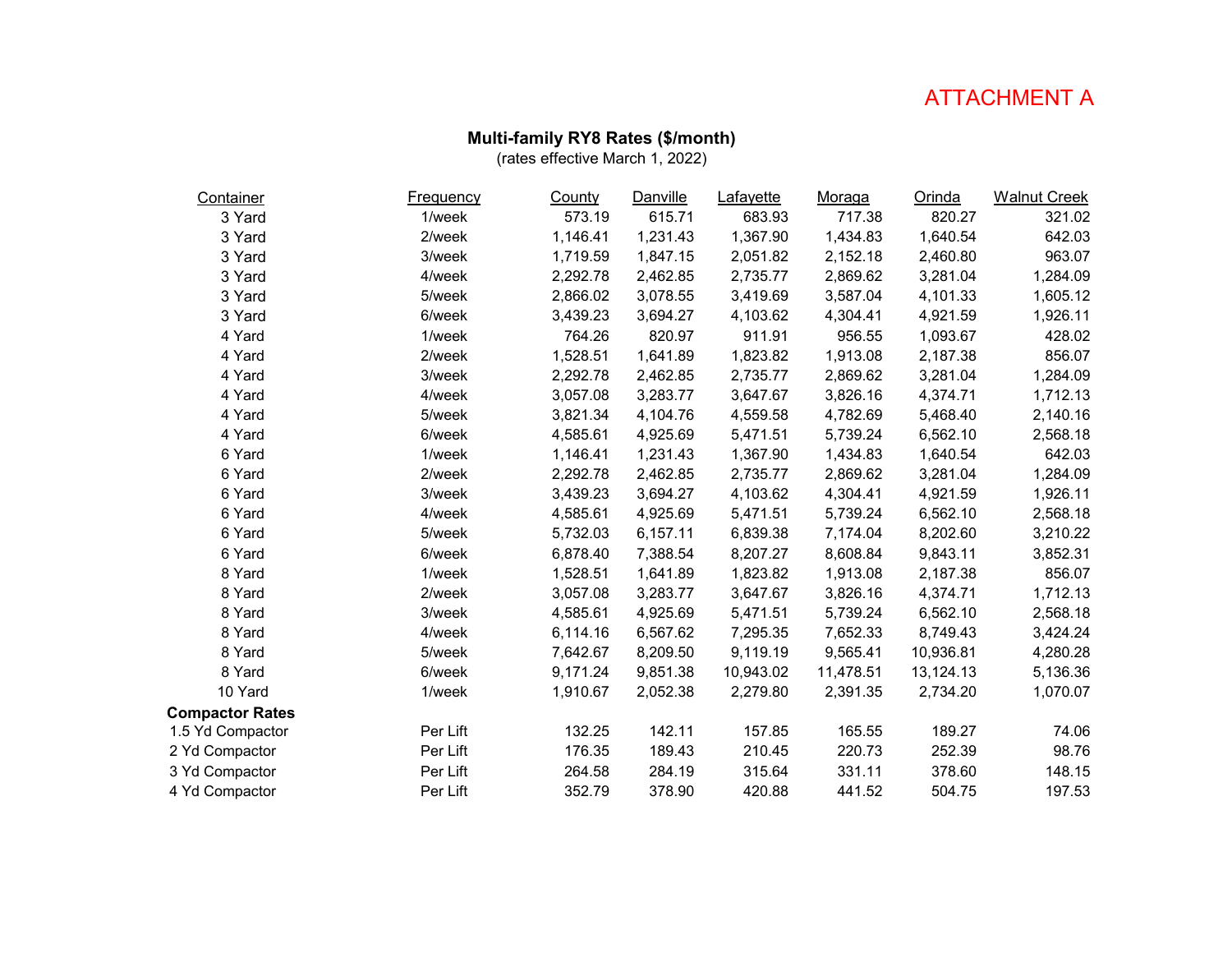# **Multi-family RY8 Rates (\$/month)**

(rates effective March 1, 2022)

| Container                                                   | Frequency                      | County | Danville | Lafayette                                                                                         | Moraga | Orinda | <b>Walnut Creek</b> |
|-------------------------------------------------------------|--------------------------------|--------|----------|---------------------------------------------------------------------------------------------------|--------|--------|---------------------|
| <b>Miscellaneous Rates</b><br>Extra Pick-Up:                |                                |        |          |                                                                                                   |        |        |                     |
| (On-Call periodic additional                                |                                |        |          |                                                                                                   |        |        |                     |
| service Solid Waste,<br>Recyclables, or Food Waste)         | Per Bin<br>Per Cart            |        |          | Multi-Family Monthly Solid Waste Rate divided by 4.33 *                                           |        |        |                     |
| Overages:                                                   |                                | 40.92  | 40.92    | 40.92                                                                                             | 40.92  | 40.92  | 40.92               |
| <b>Collection of Material in Excess</b><br>of Bin/Cart Size | Bin Overage - Per Yard         |        |          | Multi-Family Monthly Solid Waste One Time a Week Rate<br>divided by 4.33 times # of yards extra * |        |        |                     |
|                                                             | Cart Overages -                |        |          |                                                                                                   |        |        |                     |
|                                                             | Per Bag (32 gal)               | 15.34  | 15.34    | 15.34                                                                                             | 15.34  | 15.34  | 15.34               |
| On-Call E-Waste Materials<br>Pick-ups                       | Per Pick-Up                    | 51.15  | 51.15    | 51.15                                                                                             | 51.15  | 51.15  | 51.15               |
| <b>Additional Container Exchange</b>                        | Per Cart                       |        |          |                                                                                                   |        |        |                     |
|                                                             | (beyond 1x/year***)<br>Per Bin | 51.15  | 51.15    | 51.15                                                                                             | 51.15  | 51.15  | 51.15               |
|                                                             | (beyond 1x/year***)            | 153.44 | 153.44   | 153.44                                                                                            | 153.44 | 153.44 | 153.44              |
| Purchase and Delivery of<br>Replacement Lock                | Per Occurrence                 | 25.57  | 25.57    | 25.57                                                                                             | 25.57  | 25.57  | 25.57               |
| <b>Container Replacement</b>                                | Per Occurrence                 |        |          | Market Rate of Missing Bin/Cart                                                                   |        |        |                     |
| (Missing / Stolen / Destroyed -<br>due to fire)             | (beyond 1x/year**)             |        |          |                                                                                                   |        |        |                     |

\* See Attachment A for applicable RY8 rate

\*\* Courtesy - one time no charge

\*\*\* One cart/bin size exchange per Rate Year at no charge